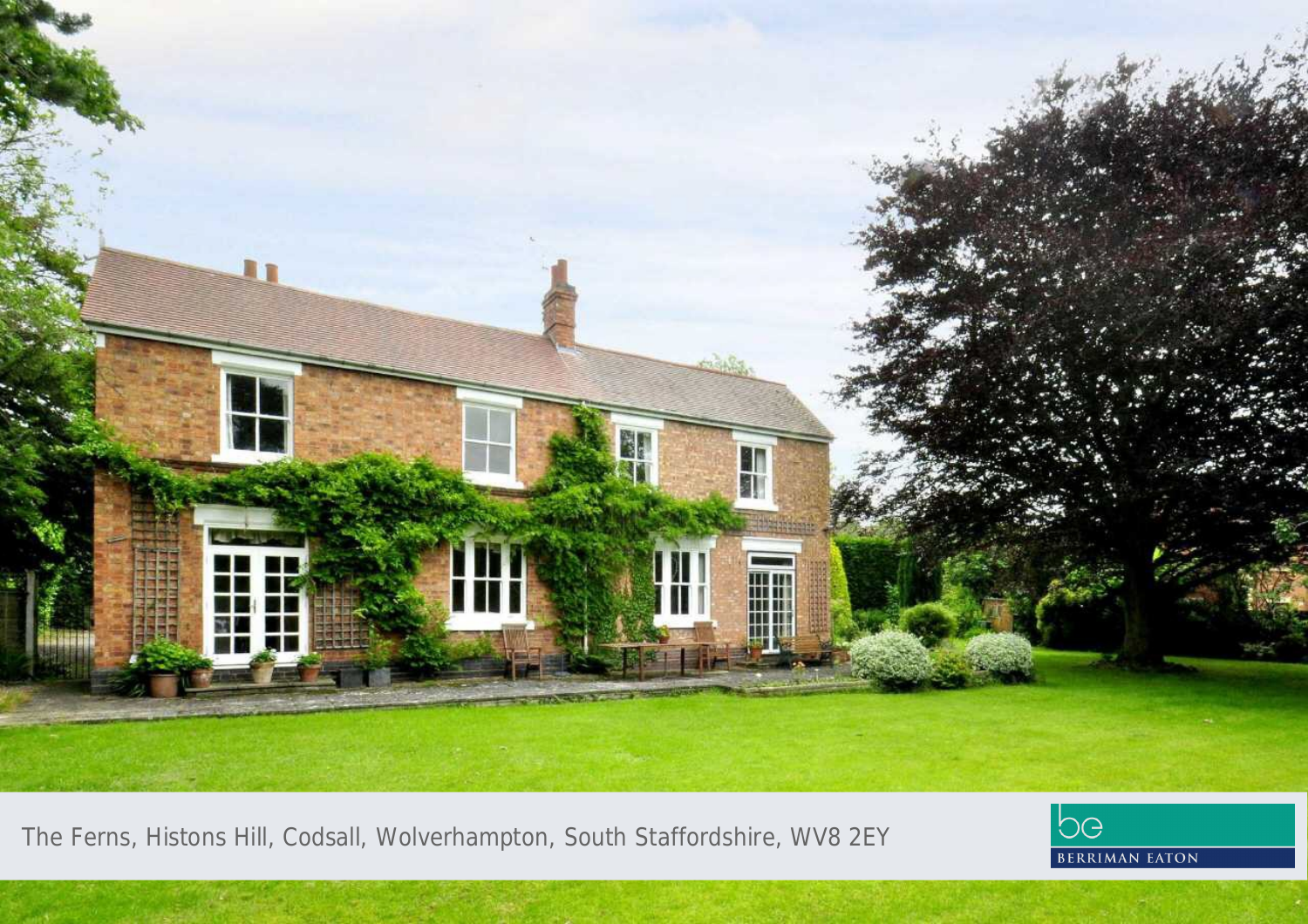# **The Ferns, Histons Hill, Codsall, Wolverhampton, South Staffordshire, WV8 2EY**

**A remarkably private house believed to be of Regency origins with substantial, later extensions standing in a particularly fine address**

**Tettenhall village - 2.5 miles, Wolverhampton City Centre - 4.5 miles, Birmingham - 20 miles, M54 (J2) - 4.2 miles, (distances approximate)**

# LOCATION

Histons Hill is one of the most sought after addresses within the highly regarded South Staffordshire village of Codsall which has long since been held in much favour within the residential market. The village centre provides a comprehensive range of local shopping and leisure amenities and the area is well served by schooling locally with a wide array of excellent schools in both sectors being easily accessible.

Wolverhampton City Centre is within a short drive, there are regular bus services from Codsall and regular local rail services running from Codsall and Bilbrook stations.

The Ferns stands in a lovely position and is totally shielded from Histons Hill by virtue of a long driveway which serves the front access for just two properties. The house stands within superb "wrap-around" gardens with much shielding and protecting matured greenery.

# **DESCRIPTION**

The Ferns comprises a substantial house providing fine living accommodation over two storeys with a high degree of flexibility of use. The property has been well maintained by the current sellers and is presented in excellent decorative order.

The house is believed to have been originally built in approximately 1820 with a superb period elevation typical of the period. The property has benefitted from substantial later extensions which have greatly enhanced the scope of accommodation provided with the benefit of a lovely blend of both informal and formal living areas, excellent sleeping provision and a self-contained suite of first floor rooms which would be ideal for dependent relative or staff accommodation or which alternatively could be used as a home officing suite.

# ACCOMMODATION

A tile hung PORCH with panelled front door opens into a charming RECEPTION HALL with oak flooring and concealed access to the CELLAR. There is a wide bank of fitted cloaks and storage cupboards together with a glazed external door, coved ceiling, wiring for wall lights and a door to the CLOAKROOM with a well appointed white suite of a WC and wash basin set within a vanity unit. The DRAWING ROOM is the principal reception room to the ground floor with windows and French doors to the gardens, oak flooring, an open fireplace with marble hearth and slips and carved, pine, Adam style surround together with moulded ceiling cornice and wiring for wall lights. There is a DINING ROOM with windows and patio doors to the garden, an exposed brick chimneybreast with quarry tiled hearth, coved ceiling and radiator together with a separate SITTING ROOM with windows to the front and wiring for wall lights.

An informal FAMILY ROOM provides a charming everyday living area with a bow window and further window overlooking the driveway approach, oak flooring, wiring for wall lights, internal window to the hall and an inter-connecting, glazed door to the stunning BREAKFAST KITCHEN which was re-fitted in 2010 by Carvers to an excellent and exacting standard with a comprehensive range of gloss-fronted white units with granite working surfaces and upstands together with a co-ordinated granite breakfast bar, under-unit lighting, inset Franke stainless steel sink unit, inset Neff five-ring gas hob with stainless steel Franke extraction chimney above and granite splashback, integrated Neff stainless steel microwave and integrated Neff stainless steel double electric oven, integrated

dishwasher, American style fridge freezer housing unit, tiled floor, windows overlooking the rear gardens, integrated ceiling lighting and a door to the SIDE LOBBY AND LAUNDRY with a co-ordinating range of wall and base mounted units, plumbing for a washing machine, stainless steel Franke sink unit, recessed understairs storage area and floor mounted gas fired central heating boiler.

A staircase from the hall rises to the galleried LANDING with rooflight and useful BOX ROOM providing storage areas. The PRINCIPAL SUITE benefits from a large bedroom with windows overlooking the gardens, area into fitted wardrobes and a well appointed ensuite bathroom with a re-fitted suite of panelled bath, fully tiled corner shower, pedestal basin and WC together with tiled walls, tiled floor and side windows. There are a FURTHER FOUR BEDROOMS (three with fitted furniture) and a large HOUSE BATHROOM with a well appointed white suite of a panelled bath, fully tiled corner shower, WC and pedestal wash basin together with part tiled walls, laminated flooring and a linen cupboard with slatted shelving.

A secondary staircase rises from the laundry to the SELF-CONTAINED SUITE OF ROOMS comprising a galleried landing sitting room with wooden flooring, window and rooflight, a large under-eaves bedroom or office with window and rooflights together with a well appointed bathroom with a panelled bath, separate fully tiled corner shower, WC and pedestal wash basin, rooflight, wooden flooring and access to a large under-eaves storage cupboard. NB This suite of rooms could provide the basis for a multitude of different uses.

# **OUTSIDE**

The Ferns stands in a particularly charming situation which is one of the principal attractions of the residence and is approached over a long driveway which leads to a five-bar wooden gate opening into the extensive parking forecourt with a central Victorian lamppost, extensive parking for many vehicles and matured borders. The grounds wrap around the house to the extensive rear and side lawns with a large paved terrace, densely planted beds and borders, specimen trees and a superb rockery garden. The garden is of an unusual size and nature for a property of this location and is unquestionably one of the prime attractions of the fine property.

### SERVICES

.

.

.

We are informed by the Vendors that all main services are installed.

COUNCIL TAX BAND: G - South Staffordshire DC.

POSSESSION Vacant possession will be given on completion.

VIEWING Please contact the Tettenhall office.

### DIRECTIONS:

The Ferns is to be found off a private driveway leading off Histons Hill almost directly opposite the junction with Chapel Lane with The Ferns being found at the end of the drive.

**13/15 High Street Tettenhall Wolverhampton WV6 8QS 01902 747744 tettenhall@berrimaneaton.co.uk**

**22/23 Whitburn Street Bridgnorth Shropshire WV16 4QN 01746 766499 bridgnorth@berrimaneaton.co.uk**

**www.berrimaneaton.co.uk**

**High Street Wombourne Wolverhampton WV5 9DP 01902 326366 wombourne@berrimaneaton.co.uk**

Offers around £625,000



**IMPORTANT NOTICE:** Every care has been taken with the preparation of these Particulars but they are for general guidance only and complete accuracy cannot be guaranteed. Areas, measurements and distances are approximate and the text, photographs and plans are for guidance only. If there is any point which is of particular importance please contact us to discuss the matter and seek professional verification prior to exchange of contracts.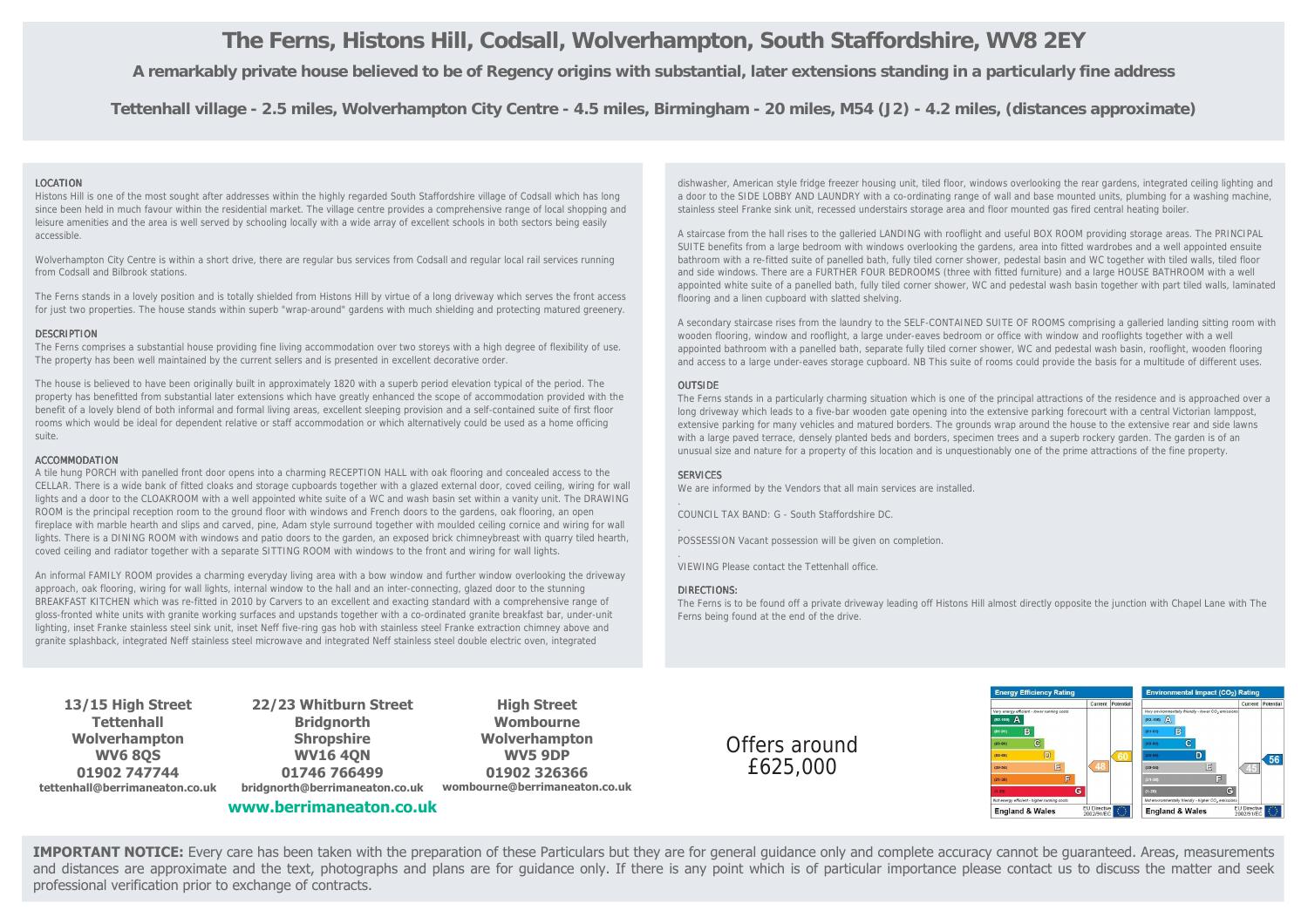